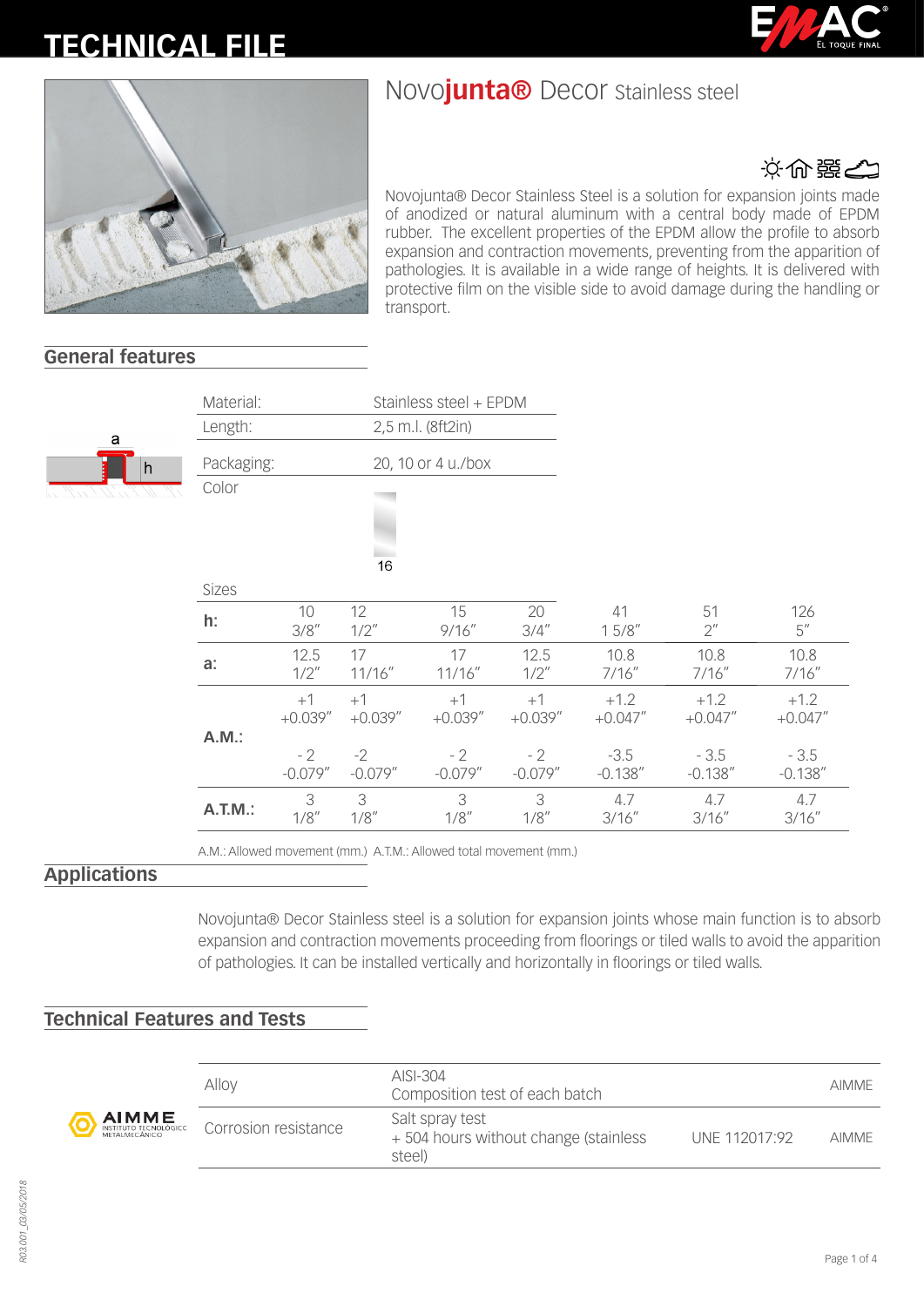# **TECHNICAL FILE**



# Novo**junta® Decor St. steel**

### **Materials**

Novojunta® Decor Stainless steel is a profile made of AISI-304 stainless steel. All material batches are tested under the composition test to determine that they fulfill the specification of the alloy. The stainless steel in Emac® products has also been tested under the salt spray test, exceeding 500 hours of exposition without signs of corrosion. Stainless steel

> Stainless steel is a highly durable and resistant material, with an excellent appearance that does not degrade along the time. The finish available is high brightness. All the finishes are slightly porous and smooth, making easier the hygiene of the installation.

The central body of Novojunta® Decor is made of high quality EPDM rubber. EPDM is an elastomer polymer with excellent mechanical properties. It has good resistance to abrasion, wear and impact, is a good insulator, and resists weathering, common chemicals and has a wide working temperature range. EPDM rubber

> Its excellent compression set is the main feature in absorbing the deformations and geometric variations of constructive elements.

#### **Installation recommendations**

Emac®, in his awareness for the correct execution of the ceramic systems, took part in the committee for the elaboration of the UNE 138002: 2017 standard "General rules for the execution of ceramic tile systems by adhesion". In that UNE standard the recommendations of installation for expansion joints were defined as follow:

| <b>Installation</b>                                               | <b>Separation distance / Area</b>                                                            |                        |  |  |
|-------------------------------------------------------------------|----------------------------------------------------------------------------------------------|------------------------|--|--|
| Linear expansion joints                                           |                                                                                              |                        |  |  |
| Outdoor walls                                                     | Fach $3 - 4$ ml max.<br>Regular areas max. 16 m <sup>2</sup>                                 | $>= 8$ mm              |  |  |
| Outdoor floors                                                    | Each 2,5 - 5 ml max.<br>Regular areas max. 16 m <sup>2</sup>                                 |                        |  |  |
| Indoor floors                                                     | Respect open contraction joints<br>Fach 8 ml maximum<br>Regular areas max. 40 m <sup>2</sup> | $>= 5$ mm              |  |  |
| Singular points                                                   | Door treshold<br>Floor changes                                                               | $>= 8$ mm              |  |  |
| Perimeter expansion joints                                        |                                                                                              |                        |  |  |
| Perimeter joints<br>Indoor walls<br>Wall / Ceiling<br>Wall / Wall |                                                                                              | $>= 5$ mm<br>$>= 8$ mm |  |  |
| Outdoor walls                                                     | Indoor / outdoor edges                                                                       |                        |  |  |
| Indoor floors                                                     | Perimeter joints and encounters with elements                                                | $>=8$ mm               |  |  |
| Outdoor floors                                                    | Perimeter joints and encounters with elements                                                |                        |  |  |
| Singular points                                                   | Encounter joints with joinery                                                                | $>= 5 mm$              |  |  |

These recommendations are the minimum dimensions to take into account. The particularities of each project could make necessary to place the joints at less distance. The expansion joints should be planned since the project phase. The correct design and dimensionement of the expansion joints, together with an adequate choice of materials and a correct installation execution, will help to prevent from the apparition of pathologies.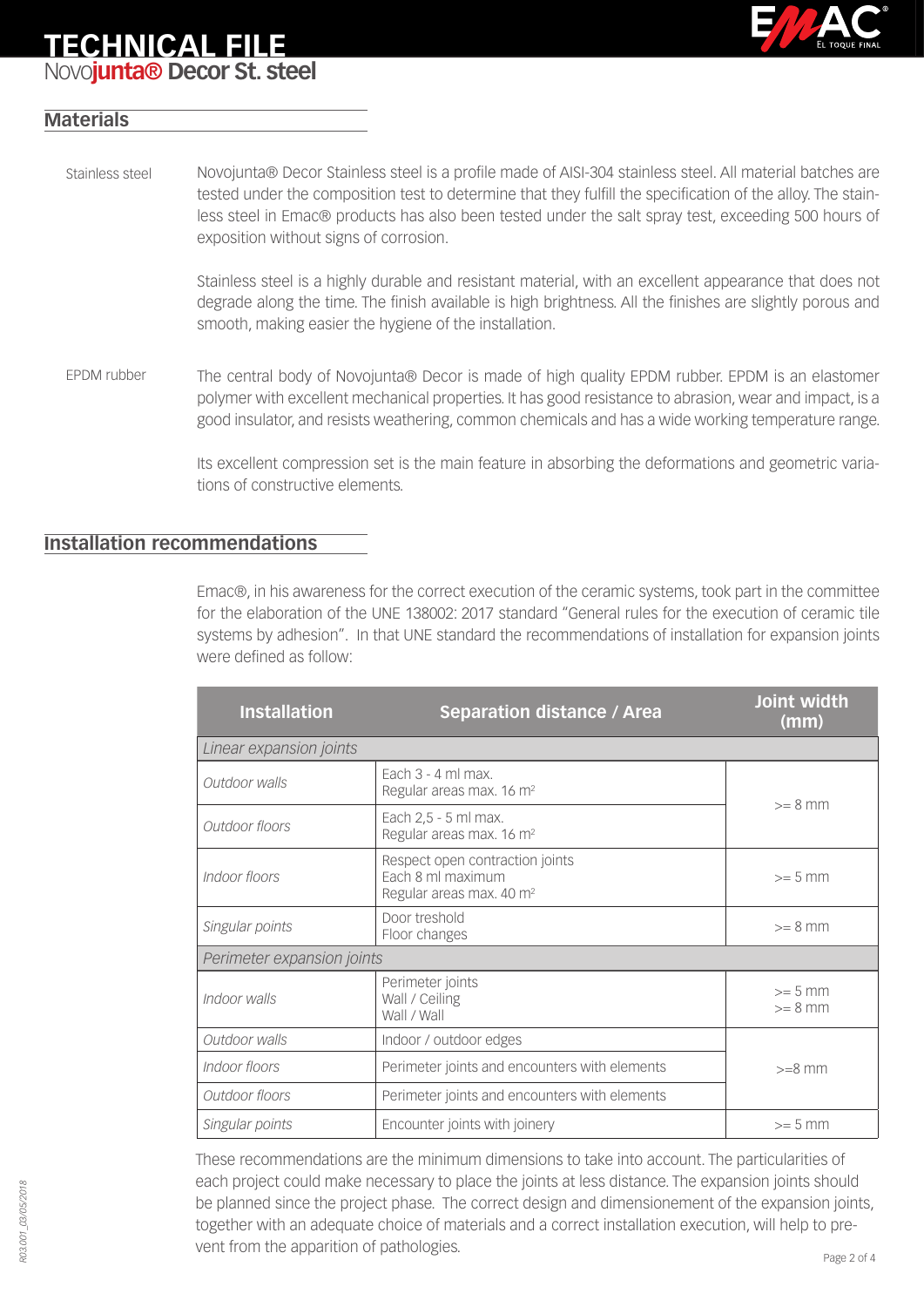

# **TECHNICAL FIL** Novo**junta® Decor St. steel**

## **Calculation of thermal variation**

Novojunta® Decor allows a total movement of 3 mm. Is is recommended to calculate the thermal variation of the installation to confirm is the suitable profile for the project.

For example, we'll take the example of Novojunta® Decor h:10 mm with a visible side of 12.5 mm and a total movement of 3 mm.

|                                                                                                                                                                                                                   | a                                                                                                                                                                                                                                                                                | <b>Expansion/con-</b><br>traction<br>movements                                                                                                                                                                           | <b>Total</b><br>movement |
|-------------------------------------------------------------------------------------------------------------------------------------------------------------------------------------------------------------------|----------------------------------------------------------------------------------------------------------------------------------------------------------------------------------------------------------------------------------------------------------------------------------|--------------------------------------------------------------------------------------------------------------------------------------------------------------------------------------------------------------------------|--------------------------|
|                                                                                                                                                                                                                   | $12.5$ mm.                                                                                                                                                                                                                                                                       | $+1/ +0.039''$ //<br>$-2/ -0.0792$ "                                                                                                                                                                                     | 3 mm / 0.125"            |
| <sup>1</sup> Thermal variation calculated con-<br>sidering an outdoor installation with<br>coefficient of thermal expansion<br>0.007mm*°C/m. with the joints placed<br>to a maximum distance of 5 lm              | <sup>1</sup> The considered installation allows an expansion movement equal<br>to an increase of 57°C counting from the temperature of installation,<br>and a contraction equal to - 28,5°C counting from the temperature of<br>installation.<br>Total thermal variation: 85,5°C |                                                                                                                                                                                                                          |                          |
| <sup>1</sup> Thermal variation calculated con-<br>sidering an outdoor installation with<br>coefficient of thermal expansion<br>0.007mm <sup>*o</sup> C/m. with the joints placed<br>to a maximum distance of 8 lm | installation.<br>Total thermal variation: 53°C                                                                                                                                                                                                                                   | <sup>1</sup> The considered installation allows an expansion movement equal<br>to an increase of 35°C counting from the temperature of installation<br>and a contraction equal to -18°C counting from the temperature of |                          |

The correct calculation of this value is highly important to distribute and dimension the expansion joints in a correct way. From our Technical Department, as specialists in expansion joints, we offer advice for the calculation of the expansion joints of your project with no obligation.

Please, contact us in **tecnico@emac.es** and we'll offer you a customized solution depending on the features of your project.

### **Installation**



1. Spread a big amount of thin-set mortar on the surface to be tiled.

2. Then, place the profile and press it so the thin-set mortar could pass through the holes of the anchoring wing.

3. Place a tile over the anchoring wing and press it to get an optimal joint between the thin-set mortar and the profile.

4. Repeat the last step placing tiles along the profile (both sides) until the installation is finished. Before the mortar dries, hit the profile softly with a rubber hammer to align the profile with the tiles.

5. Finally, clean the leftover material, remove the protective film and let dry.

To see the video, capture this image with your mobile phone (QR code reader software is necessary) or click on it.

\* If the floor needs polishing, install this profile slightly below the tile to avoid possible damage.